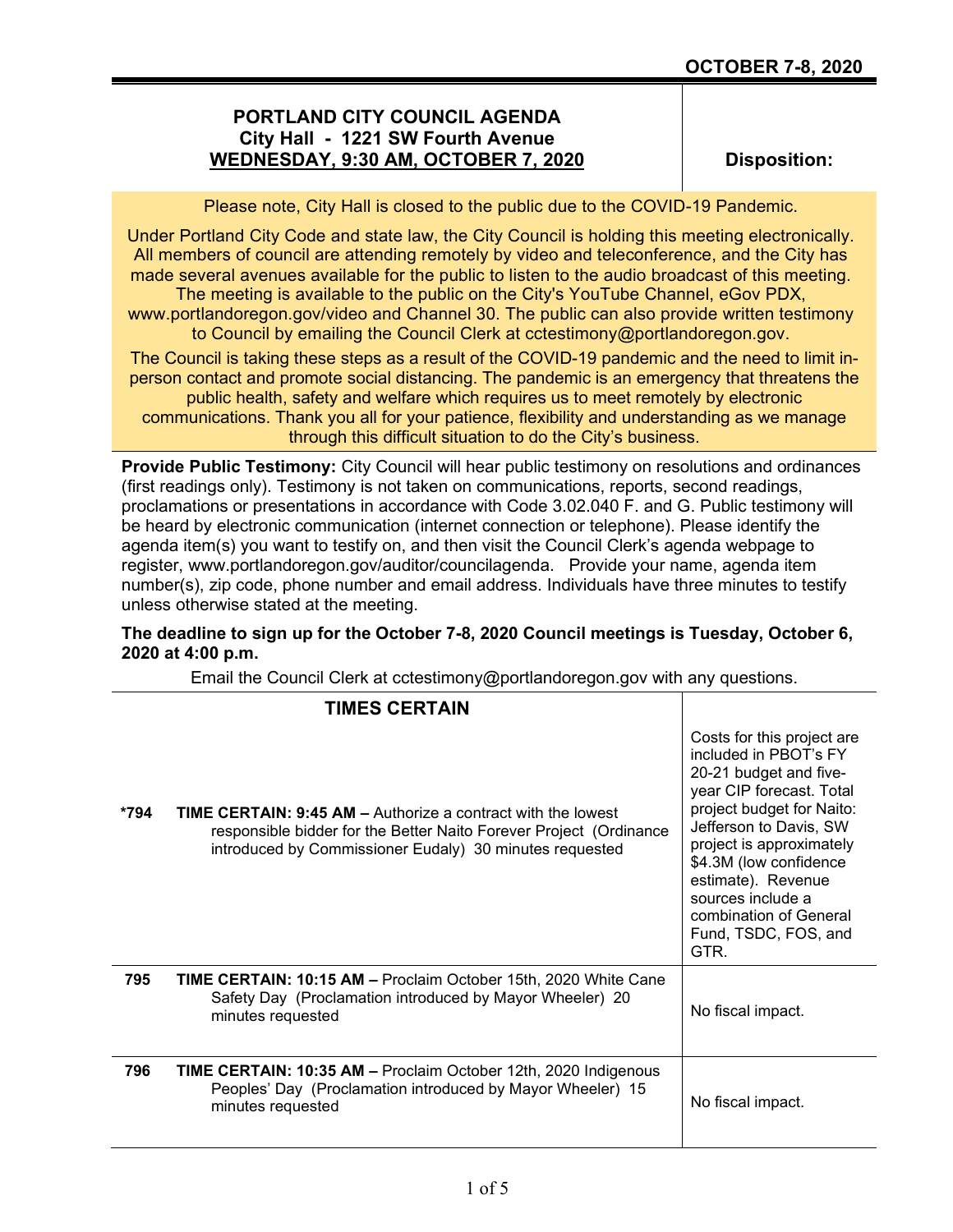|      | <b>CONSENT AGENDA – NO DISCUSSION</b>                                                                                                                                                                         |                                                                                                                                                                                                                                                                                                                                                                                                                                                                                                               |
|------|---------------------------------------------------------------------------------------------------------------------------------------------------------------------------------------------------------------|---------------------------------------------------------------------------------------------------------------------------------------------------------------------------------------------------------------------------------------------------------------------------------------------------------------------------------------------------------------------------------------------------------------------------------------------------------------------------------------------------------------|
|      | <b>Commissioner Chloe Eudaly</b>                                                                                                                                                                              |                                                                                                                                                                                                                                                                                                                                                                                                                                                                                                               |
|      | <b>Portland Bureau of Transportation</b>                                                                                                                                                                      |                                                                                                                                                                                                                                                                                                                                                                                                                                                                                                               |
| *797 | Amend contract with Union Pacific Railroad for construction engineering<br>services for the North Lombard Overcrossing Project in an amount<br>not to exceed \$50,000 (Ordinance; amend Contract No.30007210) | The North Rivergate<br>Overcrossing project is a<br>\$22.8 million federally<br>funded project<br>constructing an<br>overcrossing on North<br>Rivergate Blvd over<br>railroad tracks owned by<br>Union Pacific Railroad.<br>This contract will add<br>\$50,000 to an existing<br>contract with Union<br>Pacific for<br>construction engineering<br>services for the project.<br>The cost for the project is<br>included in the FY 20-<br>21 budget and the<br>bureau's five year Capital<br>Improvement Plan. |
| *798 | Authorize a contract with the lowest responsible bidder for the E<br>Burnside MLK to 12 <sup>th</sup> Central City in Motion / Rose Lane Project<br>(Ordinance)                                               | This project is 100%<br>funded by an IGA with<br>TriMet, for a total of<br>\$2,780,000. The grant<br>has not been<br>appropriated yet. PBOT<br>states that it will be<br>added to the FY 2020-<br>21 Spring BMP.                                                                                                                                                                                                                                                                                              |
|      | <b>REGULAR AGENDA</b>                                                                                                                                                                                         |                                                                                                                                                                                                                                                                                                                                                                                                                                                                                                               |
|      | <b>Mayor Ted Wheeler</b>                                                                                                                                                                                      |                                                                                                                                                                                                                                                                                                                                                                                                                                                                                                               |
| 799  | Appoint and reappoint members to the Fair Housing Advocacy<br>Committee for terms to end September 30, 2022 (Report) 20<br>minutes requested                                                                  | No fiscal impact.                                                                                                                                                                                                                                                                                                                                                                                                                                                                                             |
|      | <b>Office of Management and Finance</b>                                                                                                                                                                       |                                                                                                                                                                                                                                                                                                                                                                                                                                                                                                               |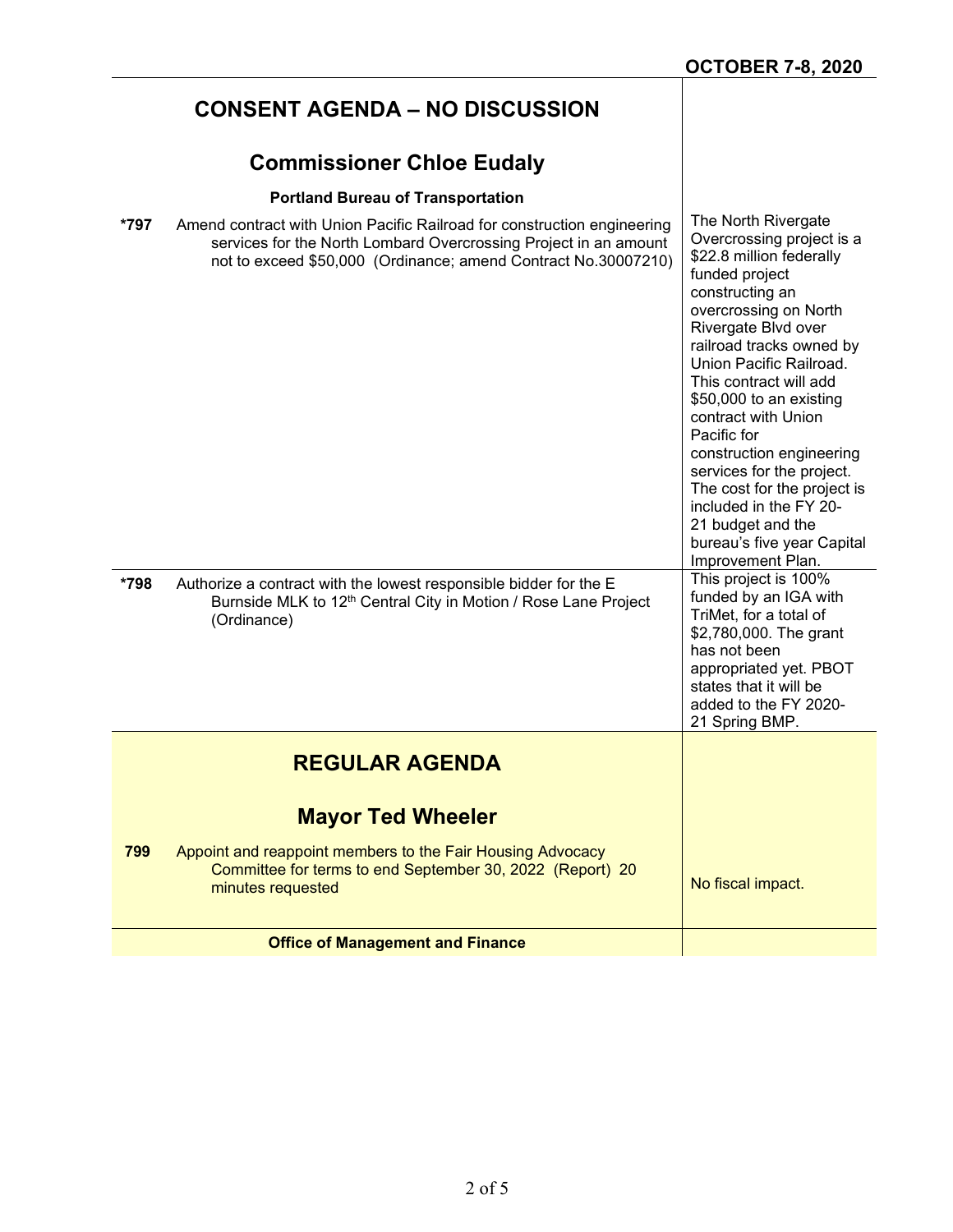|     |                                                                                                                                                                                                                | <b>OCTOBER 7-8, 2020</b>                                                                                                                                                                                                                                                                                                                                                                                                                                                                                                                                                                                                                                                                                                   |
|-----|----------------------------------------------------------------------------------------------------------------------------------------------------------------------------------------------------------------|----------------------------------------------------------------------------------------------------------------------------------------------------------------------------------------------------------------------------------------------------------------------------------------------------------------------------------------------------------------------------------------------------------------------------------------------------------------------------------------------------------------------------------------------------------------------------------------------------------------------------------------------------------------------------------------------------------------------------|
| 800 | Accept bid of Kodiak Pacific Construction Co. for the East Portland<br>Access to Employment and Education Project for \$5,628,899<br>(Procurement Report - Bid No. 00001482) 10 minutes requested              | Based on bids received,<br>the Portland Bureau of<br><b>Transportation (PBOT)</b><br>anticipates the<br>construction contract cost<br>to be \$5,628,899 which is<br>9.98% under the<br>engineer's estimate.<br>Funds are included in the<br>Bureau's FY 20-21<br><b>Adopted Budget for this</b><br>project.                                                                                                                                                                                                                                                                                                                                                                                                                |
|     |                                                                                                                                                                                                                |                                                                                                                                                                                                                                                                                                                                                                                                                                                                                                                                                                                                                                                                                                                            |
|     | <b>Portland Housing Bureau</b>                                                                                                                                                                                 | This action would result                                                                                                                                                                                                                                                                                                                                                                                                                                                                                                                                                                                                                                                                                                   |
| 801 | Approve application under the Multiple-Unit Limited Tax Exemption<br>Program under the Inclusionary Housing Program for Koz on N<br>Interstate located at 5460 N Interstate Ave (Second Reading<br>Agenda 779) | in estimated foregone<br>property tax revenues to<br>the City totaling \$78,324<br>over ten years for 23<br>units affordable at or<br>below 80% MFI. Total<br>cost to all jurisdictions<br>forgoing revenue is<br>estimated at \$237,345.<br>The estimated value of<br>the tax exemption for the<br>first year is \$25,771 (all<br>jurisdictions), which<br>equals approximately<br>\$1,032 per affordable unit<br>per year of affordability.<br>The City will still benefit<br>from property taxes<br>collected on the improved<br>value of the land during<br>the exemption period.<br>The City will pay<br><b>Multnomah County the</b><br>\$9,000 application<br>activation fee if the<br>application moves<br>forward. |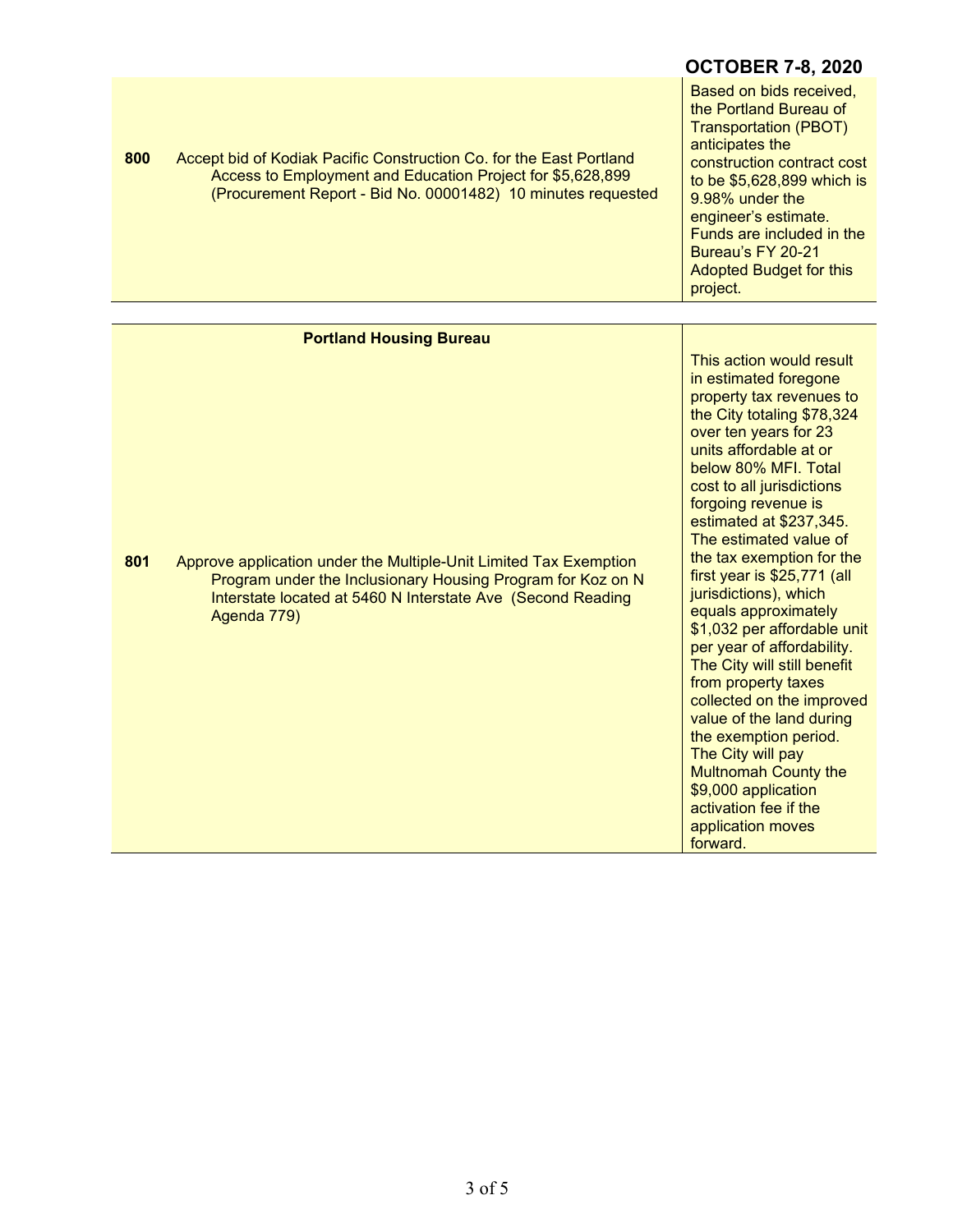|        |                                                                                                                                                                                                                                                                                                           | <b>OCTOBER 7-8, 2020</b>                                                                                                                                                                                                                                                                                                                                                                                                                                                                                                                                                                                                                                                                                                                                                                                                                                                                                                                                                                                      |
|--------|-----------------------------------------------------------------------------------------------------------------------------------------------------------------------------------------------------------------------------------------------------------------------------------------------------------|---------------------------------------------------------------------------------------------------------------------------------------------------------------------------------------------------------------------------------------------------------------------------------------------------------------------------------------------------------------------------------------------------------------------------------------------------------------------------------------------------------------------------------------------------------------------------------------------------------------------------------------------------------------------------------------------------------------------------------------------------------------------------------------------------------------------------------------------------------------------------------------------------------------------------------------------------------------------------------------------------------------|
| 802    | Amend approved application under the Multiple-Unit Limited Tax<br>Exemption Program under the Inclusionary Housing Program for<br>Marquam Hill Apartments-Building 2 located at 3178 SW 12th Ave<br>to increase the number of affordable units (Second Reading<br>Agenda 780; amend Ordinance No. 189645) | This action would result<br>in estimated foregone<br>property tax revenues to<br>the City totaling \$11,646<br>over ten years for 2 units<br>affordable at or below<br>60% MFI. Total cost to all<br>jurisdictions forgoing<br>revenue is estimated at<br>\$34,263. The estimated<br>value of the tax<br>exemption for the first<br>year is \$3,721 (all<br>jurisdictions), which<br>equals approximately<br>\$1,714 per affordable unit<br>per year of affordability.<br>The City will still benefit<br>from property taxes<br>collected on the improved<br>value of the land during<br>the exemption period.<br>The City will pay<br><b>Multnomah County the</b><br>\$\$1,700 application<br>activation fee if the<br>application moves<br>forward. This an<br>amendment to an<br>existing approved<br><b>MULTE</b> application for<br>this project, which<br>already included 2 units<br>affordable at or below<br>60% MFI, bringing the<br>project total to 4 units<br>affordable at or below<br>60% MFI. |
|        | <b>Commissioner Amanda Fritz</b>                                                                                                                                                                                                                                                                          |                                                                                                                                                                                                                                                                                                                                                                                                                                                                                                                                                                                                                                                                                                                                                                                                                                                                                                                                                                                                               |
|        | <b>Bureau of Environmental Services</b>                                                                                                                                                                                                                                                                   | The confidence level of                                                                                                                                                                                                                                                                                                                                                                                                                                                                                                                                                                                                                                                                                                                                                                                                                                                                                                                                                                                       |
| $*803$ | Authorize a contract with Cascade Controls for an emergency<br>procurement and installation of three Variable Frequency Drives<br>under Project No. E11320 for an amount of \$266,096 (Ordinance)<br>10 minutes requested                                                                                 | the \$266,096 project<br>estimate is high. Funds<br>are available in BES's FY<br>2020-21 Capital<br><b>Improvement Plan</b><br>budget.                                                                                                                                                                                                                                                                                                                                                                                                                                                                                                                                                                                                                                                                                                                                                                                                                                                                        |